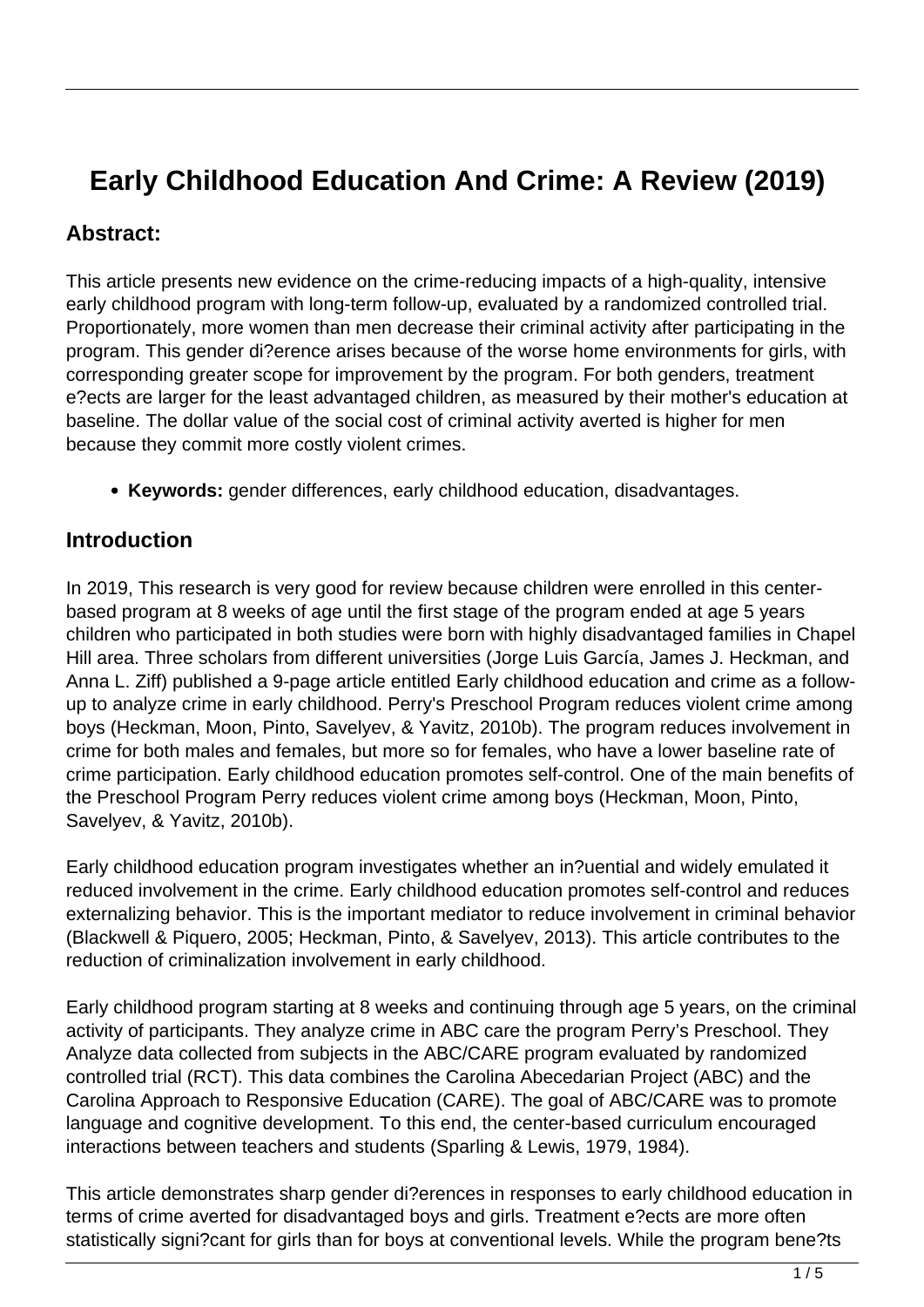females more regarding the number of criminal outcomes with positive treatment e?ects and positive and signi?cant treatment e?ects, the dollar values of crimes averted for men are much higher. The results are consistent with García, Heckman, and Zi? (2018), who reported that at baseline, girls are at a greater socio-economic disadvantage so that the program has greater scope for improving girls' lives. The program is most e?ective for the most disadvantaged children of both genders.

## **Review Of Findings**

The article study uses a qualitative approach. This is especially the case for crime, which is primarily committed during and after puberty (Mo?tt, 1993). This research using the crime data, collected through both self-reports and administrative records. Administrative data on arrests and sentences are available at age 34 for subjects in ABC and CARE. At age 21 in ABC, we have data on the type of crime committed: violent, property, drug, or other. Self-reported data on o?enses are collected at ages 21 and 34 for both ABC and CARE because the data capture crimes committed outside of North Carolina or unreported crimes while the administrative data can ?ll in gaps from underreporting in the self-reports using manual match.

This research makes the Program has self-reported and administrative data on crime outcomes collected when the subjects are adults. While other randomized studies of programs have larger samples and multisite designs, few programs currently have longitudinal data that facilitate analyzing how early childhood education causally reduces criminal activity (Elango, García, Heckman, & Hojman, 2016).

The first finding is that the intensive early childhood program is much more effective on girls than boys and the reason is uncovered to be because girls have a worse home environment which becomes better after they participate in the program. Gender difference in crime is a regular thing (Rowe et al., 1995). Females were most likely to be victims of domestic homicides and sex-related homicides (Cooper & Smith, 2012). According to another study about crime and sex differences, one of the reasons females have lower rates of offending is because they acquire social cognitive skills earlier in life than males do and because they have better prosocial skills (Bennett et al., 2005). So the authors were correct when they say that the girls gained more benefit from this program than the boys did.

It is good that the authors' paper was balanced because it also indicates that thanks to the program, boys avoided much more hypothetical costly crimes because males were most likely to be victims of drug-related and gang-related homicides (Cooper & Smith, 2012). This finding is also supported by the fact that men commit more crimes than women consistently (Carrabine et al., 2014) and in crimes dealing with injury and death, men do them more than women apparently (Rowe et al., 1995). For children, the Center for Sex Offender Management indicates that approximately one-fifth of all rapes and one-half of all sexual child molestation can be accounted for by juveniles (Hunter et al., 1999).

Another famous and common topic to delve into crime reduction study is the category of privilege. The author's research used the mother's education as a baseline and concluded that the program's effect on underprivileged students is more effective. There is a study that found that full-day program reduces youth crime because the increased adult supervision decreases the likelihood of girls or boys engaging in risky behavior, and this is particularly effective for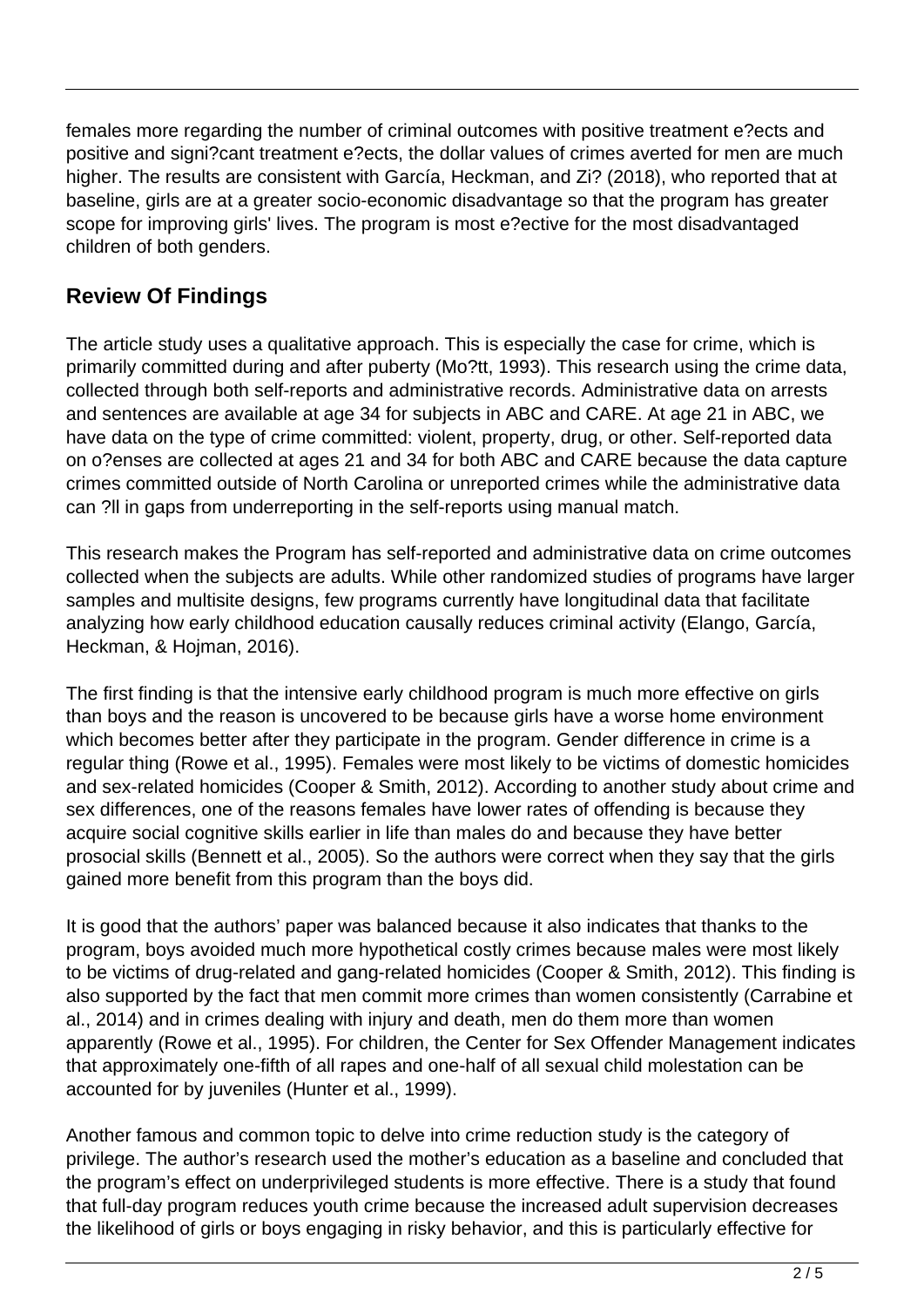children in poor families (Berthelon et al, 2011). Education is obviously important to prevent and reduce crime in children (Weston, 1939).

### **Strength & Weakness**

This article may be particularly notable because it provides new evidence of the long history of crime reduction studies. It gives the treatment in the form of an intensive early childhood program with long-term follow-up, so that means this article is a lot more thorough than most studies that limit themselves to the aftermath of particular programs that the authors are bold enough to claim that their data is new evidence.

The environment is better for boys so the programs we study have greater coverage to improve the lives of girls because it makes the Preschool Program Perry. While the program bene?ts females more regarding the number of criminal outcomes with positive treatment e?ects and positive and signi?cant treatment e?ects, the dollar values of crimes averted for men are much higher. Our results are consistent with García, Heckman, and Zi? (2018), who reported that at baseline, girls are at a greater socio-economic disadvantage so that the program has greater scope for improving girls lives.

There is a possible weakness in the research design for it does not use parental inputs, it is possible that other investments, such as early childhood education, have certain components that a?ect boys and girls di?erently. The children's skills imply outcomes of interest that could have social factors in?uencing the subsequent skill formation di?erently for males and females. This fact leads to a better environment for boys so that the program that we study has a greater scope for improving girls' lives. Apart from parental inputs, it is possible that other investments, such as early childhood education, have certain components that a?ect boys and girls di?erently. Magnuson et al. (2016) provided a discussion of some of the components of centerbased education, such as gender in particular, that could di?erently a?ect boys and girls. For example, Holmlund and Sund (2008) reported that teachers respond more positively to children of the same sex.

#### **Flaws**

This research does not use parental inputs, it is possible that other investments, such as early childhood education, have certain components that a?ect boys and girls di?erently. The children's skills imply outcomes of interest that could have social factors in?uencing the subsequent skill formation di?erently for males and females. This fact leads to a better environment for boys so that the program that we study has a greater scope for improving girls' lives. Apart from parental inputs, it is possible that other investments, such as early childhood education, have certain components that a?ect boys and girls di?erently. Magnuson et al. (2016) provided a discussion of some of the components of center-based education, such as gender in particular, that could di?erently a?ect boys and girls. For example, Holmlund and Sund (2008) reported that teachers respond more positively to children of the same sex.

## **Conclusion**

This article gives present a program that improve education and reduce crime for demonstrates sharp gender di?erences in responses to early childhood education in terms of crime averted for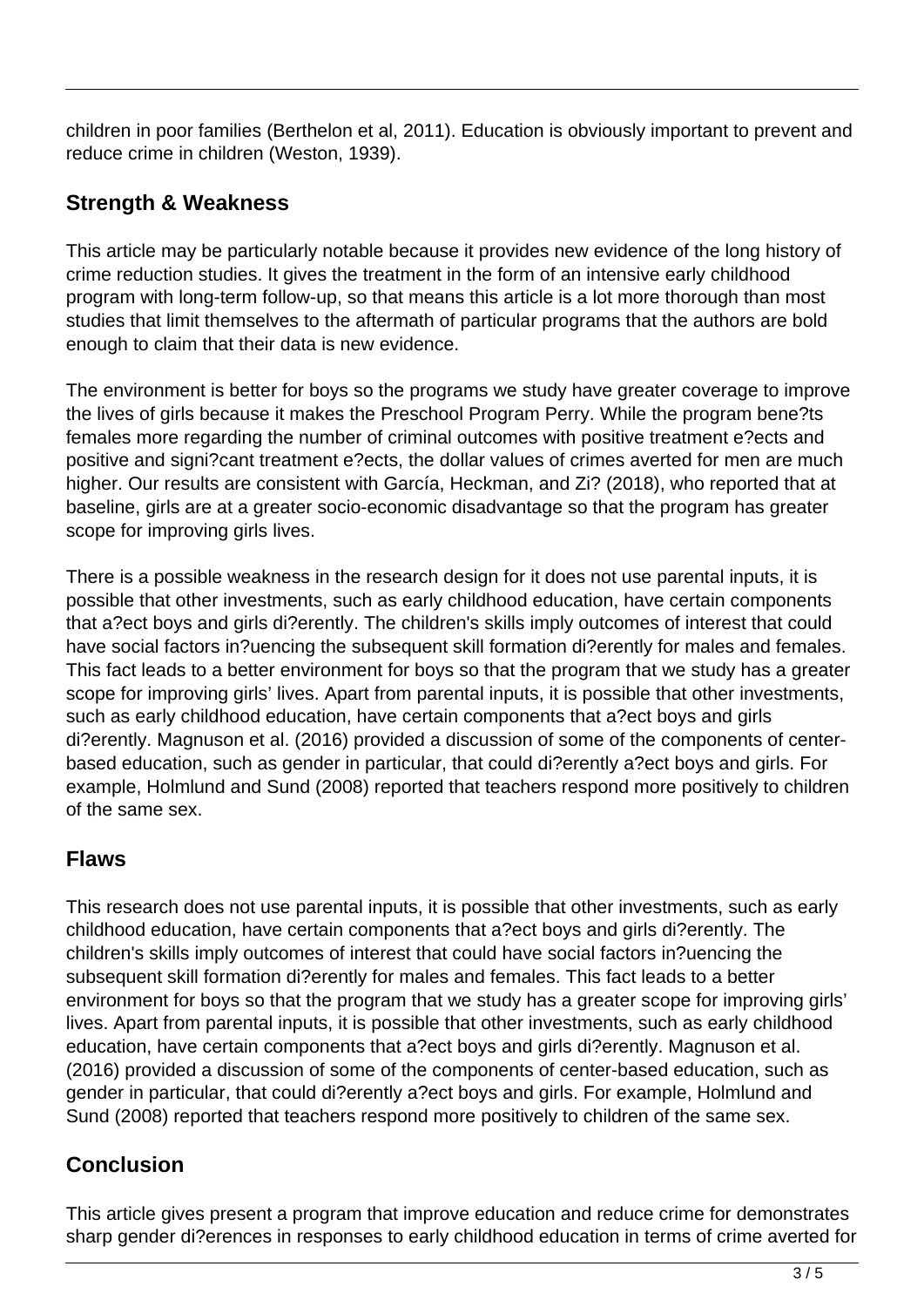disadvantaged boys and girls. Treatment e?ects are more often statistically signi?cant for girls than for boys at conventional levels. While the program bene?ts females more regarding the number of criminal outcomes with positive treatment e?ects and positive and signi?cant treatment e?ects, the dollar values of crimes averted for men are much higher. Our results are consistent with García, Heckman, and Zi? (2018), who reported that at baseline, girls are at a greater socioeconomic disadvantage so that the program has greater scope for improving girls' lives. The program is most e?ective for the most disadvantaged children of both genders.

### **References**

- 1. Heckman, J. J., & Karapakula, G. (2018). Design-speci?c inference of treatment e?ects: Understanding the long-term impact of highquality targeted preschool. Chicago, IL: University of Chicago, Department of Economics.
- 2. Blackwell, B. S., & Piquero, A. R. (2005). On the relationships between gender, power control, self-control, and crime. Journal of Criminal Justice, 33(1), 1–17.
- 3. Anderson, M. L. (2008). Multiple inference and gender di?erences in the e?ects of early intervention: A reevaluation of the Abecedarian, Perry Preschool, and Early Training Projects. Journal of the AmericanStatisticalAssociation, 103(484), 1481–1495.
- 4. Ramey, C. T., & Campbell, F. A. (1979). Compensatory education for disadvantaged children. TheSchoolReview, 87(2), 171–189.
- 5. Ramey, C. T., & Campbell, F. A. (1984). Preventive education for highrisk children: Cognitive consequences of the Carolina Abecedarian Project. AmericanJournalofMentalDe?ciency, 88(5), 515–523.
- 6. Blackwell, B. S., & Piquero, A. R. (2005). On the relationships between gender, power control, self-control, and crime. Journal of Criminal Justice, 33(1), 1–17.
- 7. Campbell, F. A., Conti, G., Heckman, J. J., Moon, S. H., Pinto, R., Pungello, E. P., & Pan, Y. (2014). Early childhood investments substantially boost adult health. Science, 343(6178), 1478–1485.
- 8. Anderson, D. A. (2012). The cost of crime. Foundations and Trends in Microeconomics, 7(3), 209–265.
- 9. Gross, R. T., Spiker, D. & Haynes, C. W. (eds). (1997). Helping low birth weight, premature babies: the infant health and development program. Stanford, CA: Stanford University Press.
- 10. Heckman, J. J., & Karapakula, G. (2018). Design-speci?c inference of treatment e?ects: Understanding the long-term impact of high quality targeted preschool. Chicago, IL: University of Chicago, Department of Economics.
- 11. Heckman, J. J., Moon, S. H., Pinto, R., Savelyev, P. A., & Yavitz, A. Q. (2010a). Analyzing social experiments as implemented: A reexamination of the evidence from the High Scope Perry Preschool Program. Quantitative Economics, 1(1), 1–46.
- 12. Cooper, A., & Smith, E. L. (2012). Homicide trends in the United States, 1980-2008 (pp. 536-543). BiblioGov.
- 13. Carrabine, E., Cox, P., Fussey, P., Hobbs, D., South, N., Thiel, D., & Turton, J. (2014). Criminology: A sociological introduction. Routledge.
- 14. Rowe, D. C., Vazsonyi, A. T., & Flannery, D. J. (1995). Sex differences in crime: Do means and within-sex variation have similar causes?. Journal of research in Crime and Delinquency, 32(1), 84-100.
- 15. Hunter, J., Carter, M. M., & Matson, S. (1999). Understanding juvenile sexual offending behavior: Emerging research, treatment approaches and management